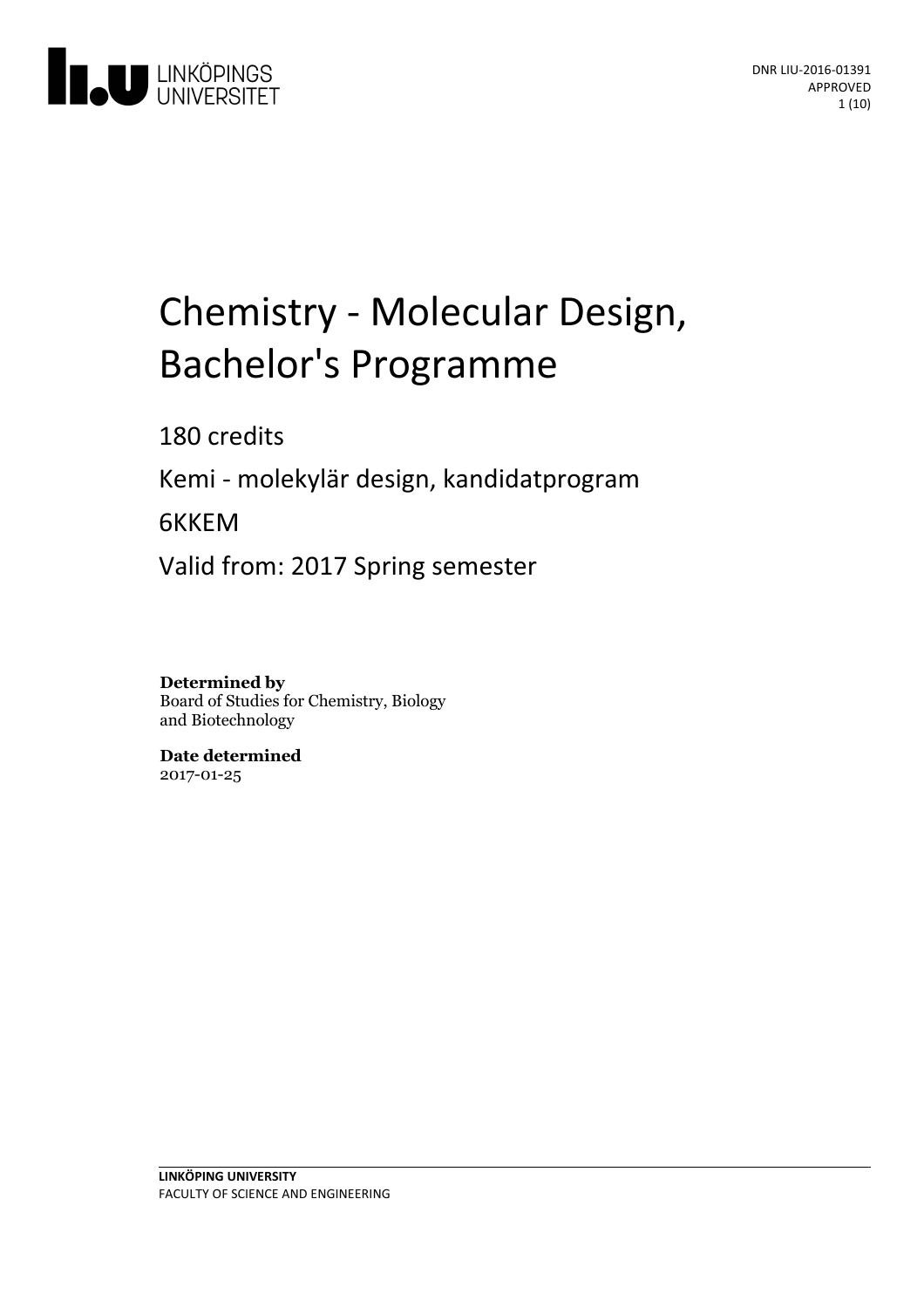# Entry requirements

# Degree in Swedish

Naturvetenskaplig kandidatexamen, 180 hp

## Degree in English

Degree of Bachelor of Science

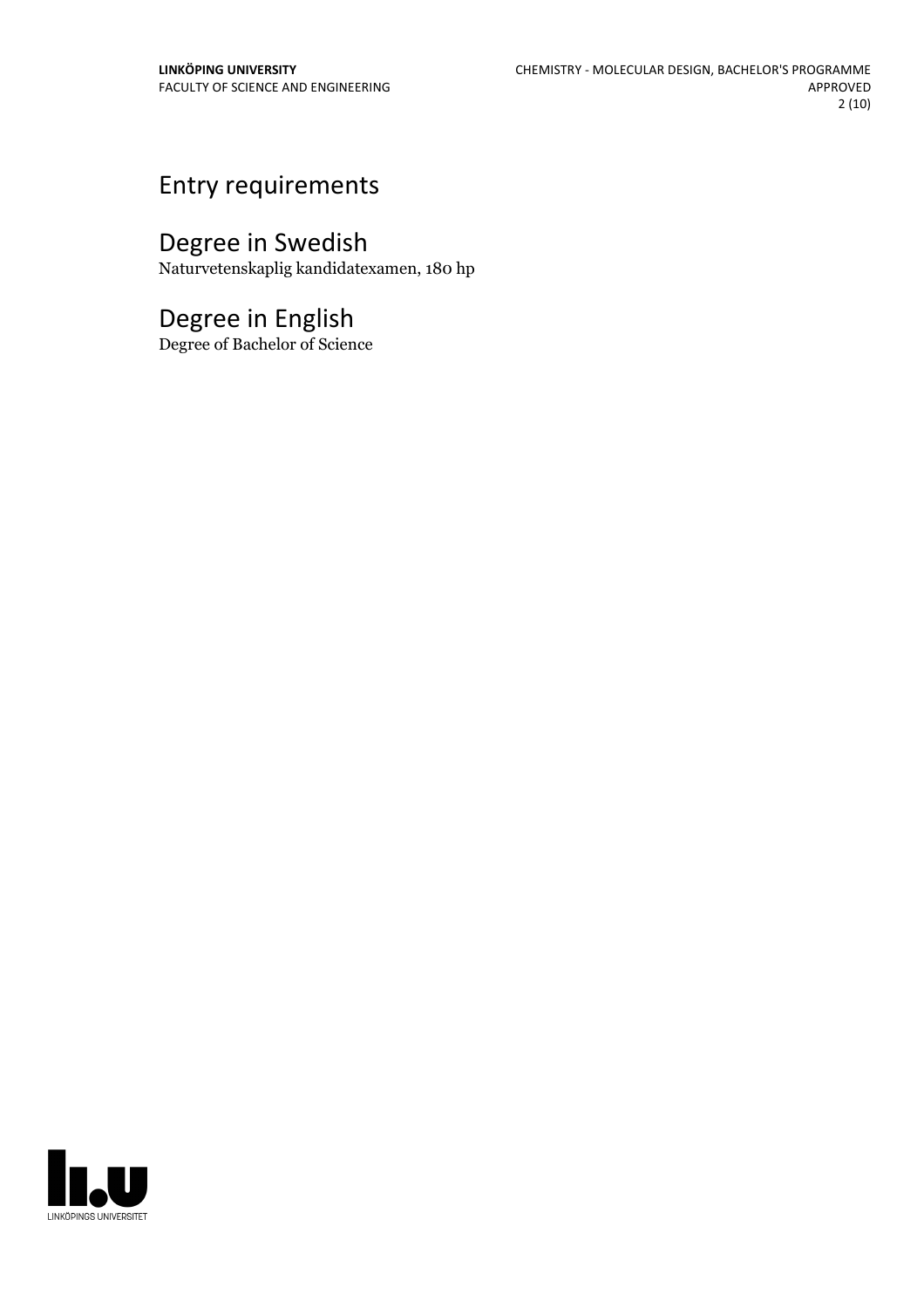# **Curriculum**

### **Semester 1 (Autumn 2017)**

| Course<br>code | Course name                | <b>Credits</b> | Level | Timetable<br>module | <b>ECV</b> |
|----------------|----------------------------|----------------|-------|---------------------|------------|
| Period 0       |                            |                |       |                     |            |
| NKEA02         | <b>General Chemistry 1</b> | $6*$           | G1X   |                     | C          |
| NMAA06         | Calculus, one variable     | $6*$           | G1X   |                     | C          |
| Period 1       |                            |                |       |                     |            |
| NKEA02         | <b>General Chemistry 1</b> | $6*$           | G1X   | 1/2                 | C          |
| NKEA04         | <b>General Chemistry 2</b> | 6              | G1X   | 1/2                 | C          |
| NMAA06         | Calculus, one variable     | $6*$           | G1X   | 4                   | C          |
| Period 2       |                            |                |       |                     |            |
| NKEA06         | Organic Chemistry 1        | 6              | G1X   | 1/3                 | C          |
| NKEA08         | Biochemistry 1             | 6              | G1X   | 2/4                 | C          |

### **Semester 2 (Spring 2018)**

| Course<br>code | Course name                                    | <b>Credits</b> | Level | Timetable<br>module | <b>ECV</b> |
|----------------|------------------------------------------------|----------------|-------|---------------------|------------|
| Period 1       |                                                |                |       |                     |            |
| NKEB06         | Inorganic Chemistry                            | 6              | G1X   | 2                   | C          |
| NKEB08         | <b>Experimental Chemistry</b>                  | $6*$           | G1X   | 1                   | C          |
| NMAA07         | Mathematics, second course                     | 6              | G1X   | 3                   | C          |
| TGTU35         | Introduction to University Studies             | $2*$           | G1X   |                     | v          |
| Period 2       |                                                |                |       |                     |            |
| NKEB05         | Analytical Chemistry T                         | 6              | G1X   | 2/4                 | C          |
| NKEB08         | <b>Experimental Chemistry</b>                  | $6*$           | G1X   | 1                   | C          |
| NKEB45         | <b>Statistical Tools for Chemical Analysis</b> | 6              | G1X   | 2/4                 | C          |
| TGTU35         | Introduction to University Studies             | $2*$           | G1X   |                     | v          |

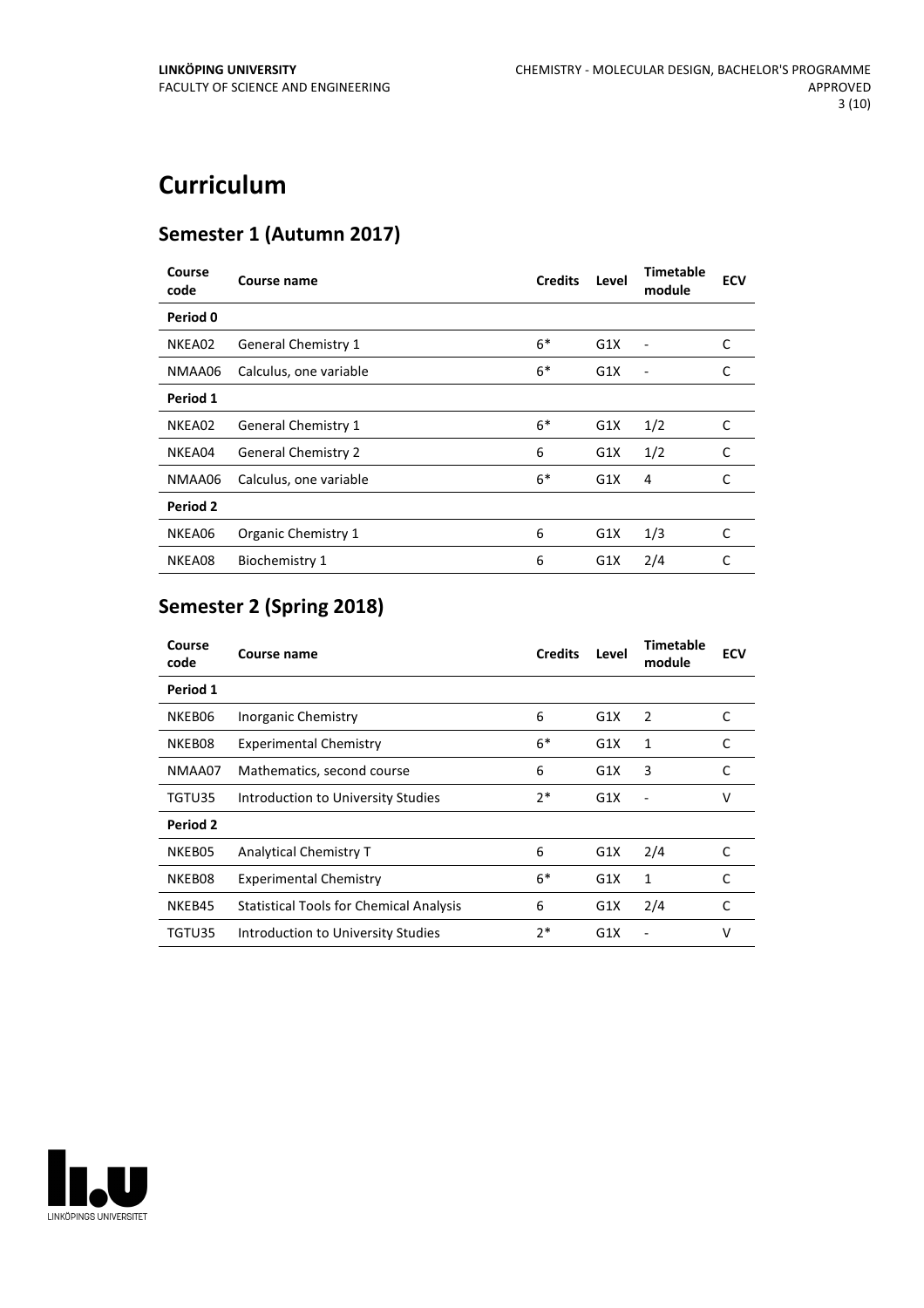### **Semester 3 (Autumn 2018)**

| Course<br>code | Course name                        | <b>Credits</b> | Level | <b>Timetable</b><br>module | <b>ECV</b> |
|----------------|------------------------------------|----------------|-------|----------------------------|------------|
| Period 1       |                                    |                |       |                            |            |
| NKEB04         | Organic Chemistry 2                | 12             | G1X   | 1/2/3                      | C          |
| TGTU62         | <b>Professional Tools</b>          | $6*$           | G1X   | 4                          |            |
| Period 2       |                                    |                |       |                            |            |
| NKEB02         | Physical Chemistry, Thermodynamics | 6              | G1X   | 3                          |            |
| NKEB03         | <b>Analytical Chemistry S</b>      | 6              | G1X   | 1/2                        | C          |
| TGTU62         | <b>Professional Tools</b>          | $6*$           | G1X   | 4                          |            |

### **Semester 4 (Spring 2019)**

| Course<br>code  | Course name                           | <b>Credits</b> | Level | Timetable<br>module | <b>ECV</b> |
|-----------------|---------------------------------------|----------------|-------|---------------------|------------|
| Period 1        |                                       |                |       |                     |            |
| NKEB09          | Physical Chemistry, Spectroscopy      | 6              | G1X   | 3                   | C          |
| NKEB10          | Analytical Chemistry - Chromatography | 6              | G1X   | 1                   | C          |
| TFKE47          | <b>Environmental Chemistry</b>        | $6*$           | G2X   | 4                   | C          |
| <b>Period 2</b> |                                       |                |       |                     |            |
| TFKE36          | <b>Biochemistry 2</b>                 | 6              | G2X   | 1/4                 | C          |
| TFKE47          | <b>Environmental Chemistry</b>        | $6*$           | G2X   | 1                   | C          |
| NBIC52          | <b>Molecular Genetics</b>             | 6              | G2X   | 2                   | E          |
| TEAE01          | Industrial Economics, Basic Course    | 6              | G1X   | 2                   | E          |
| TPTE06          | Industrial Placement                  | 6              | G1X   |                     | E          |

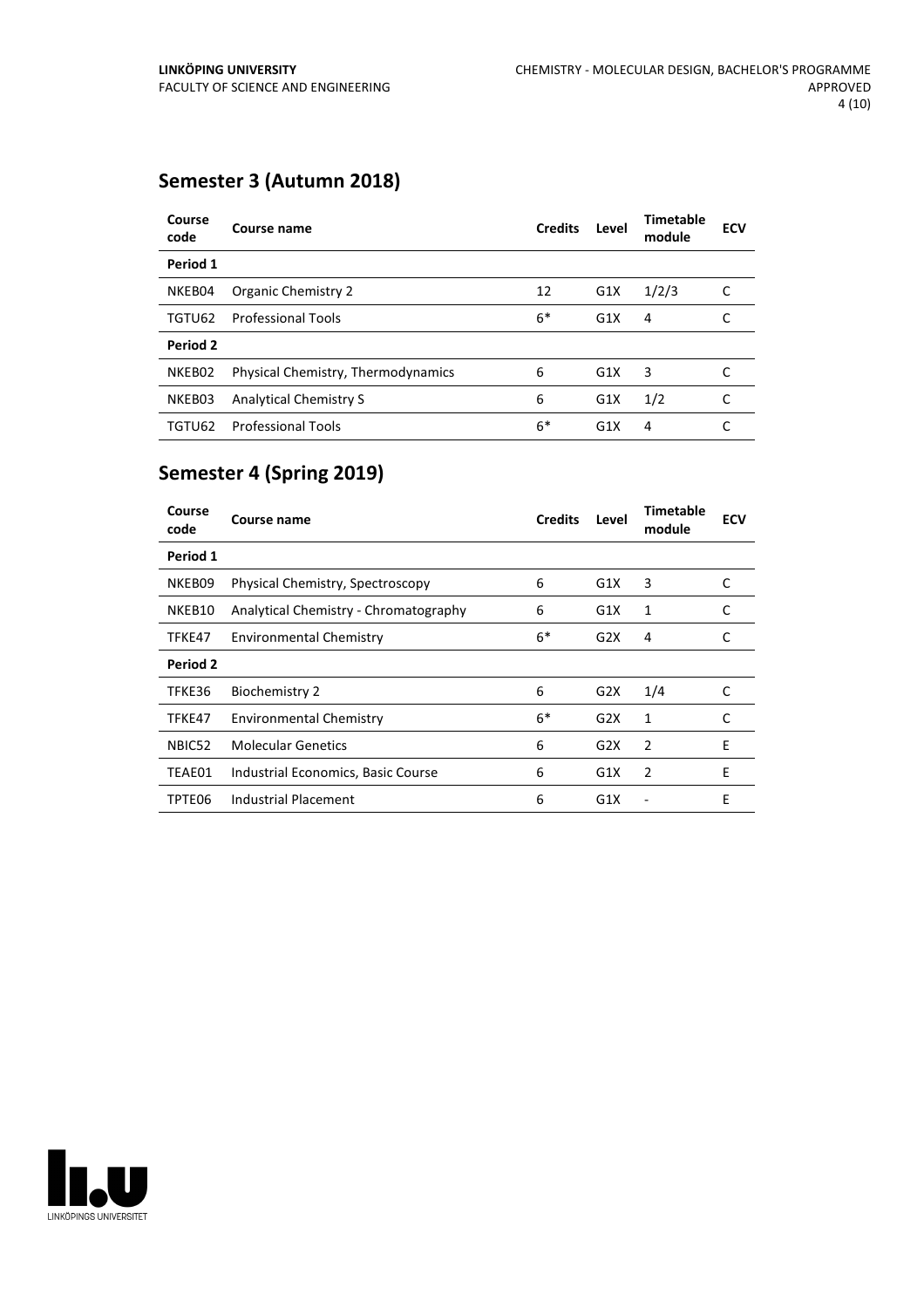#### **Semester 5 (Autumn 2019)**

| Course<br>code     | Course name                         | <b>Credits</b> | Level | Timetable<br>module | <b>ECV</b> |
|--------------------|-------------------------------------|----------------|-------|---------------------|------------|
| Period 1           |                                     |                |       |                     |            |
| NKEC16             | <b>Organic Analytical Chemistry</b> | 12             | G2X   | 1/3                 | C          |
| NKEC <sub>23</sub> | Molecular Design - Project Course   | $6*$           | G2X   | 4                   | C          |
| TEAE01             | Industrial Economics, Basic Course  | 6              | G1X   | 2                   | E          |
| Period 2           |                                     |                |       |                     |            |
| NKEC <sub>22</sub> | <b>Medicinal Natural Products</b>   | 6              | G2X   | 2/4                 | C          |
| NKEC23             | Molecular Design - Project Course   | $6*$           | G2X   | 1                   | C          |
| NVFA09             | Pharmacology                        | 6              | G2X   | 3                   | E          |
| TADI31             | <b>Discrete Mathematics</b>         | 6              | G1X   | 1/3                 | E          |
| TEAE09             | Environmental Law                   | 6              | G1X   | 4                   | E          |

### **Semester 6 (Spring 2020)**

| Course<br>code | Course name                        | <b>Credits</b> | Level            | Timetable<br>module | <b>ECV</b> |
|----------------|------------------------------------|----------------|------------------|---------------------|------------|
| Period 1       |                                    |                |                  |                     |            |
| NKED15         | <b>Protein Chemistry</b>           | 12             | A1X              | 1/3                 | E          |
| TAIU05         | Linear Algebra                     | 6              | G1X              | 4                   | Ε          |
| TFKE54         | Preparation of Proteins            | 3              | A1X              | $\overline{2}$      | E          |
| <b>TFKI11</b>  | Chemometrics                       | 3              | G2X              | $\overline{2}$      | E          |
| TFKI23         | <b>Forensic Chemistry</b>          | 6              | G2X              | 3                   | Ε          |
| TGTU94         | <b>Technology and Ethics</b>       | 6              | G1X              | 1                   | E          |
| TMQU46         | <b>Quality Management</b>          | 6              | G2X              | 4                   | E          |
| Period 2       |                                    |                |                  |                     |            |
| TQXX10         | Degree project - Bachelor's Thesis | 16             | G <sub>2</sub> X |                     | C          |

ECV = Elective / Compulsory /Voluntary

\*The course is divided into several semesters and/or periods

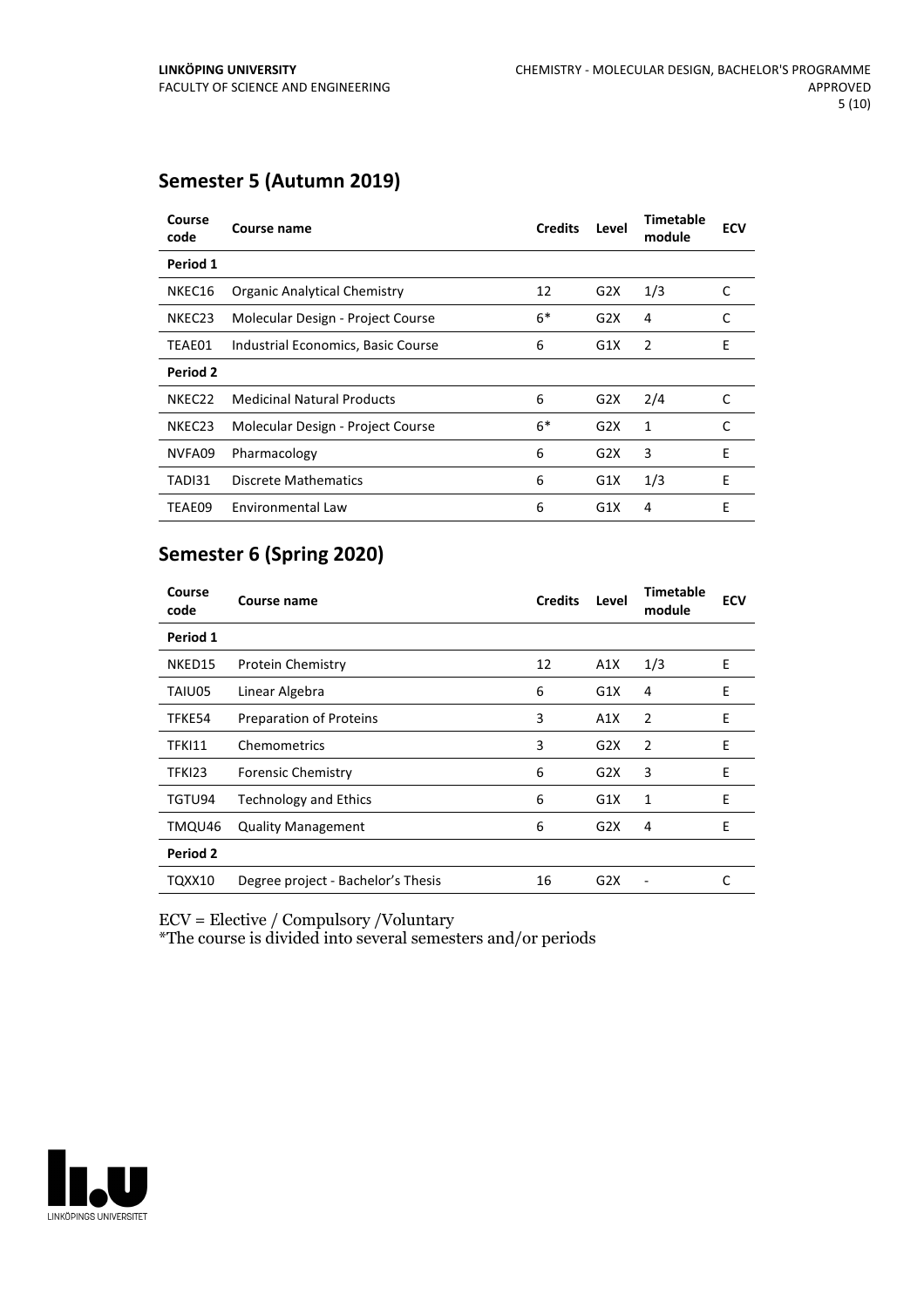# **Common rules**

#### **Structure and organisation of study programmes**

The contents and design of the programmes are to be continuously revised such that new knowledge is integrated into courses and specialisations. Within one programme, several study specialisations or profiles may be available. The identities of the study specialisations or profiles and the regulations governing how these may be selected are given in the syllabus and curriculum for the particular field of study and programmes.

The structure and organisation of the programmes are to follow specified criteria that are summarised in the syllabus for each programme.

- 
- The syllabus defines the aims of the study programme.<br>• The curriculum, which constitutes one part of the syllabus for the field of study, gives details of the terms in which the various courses have been
- The course syllabus specifies, among other things, the aim and contents of the course, and the prior knowledge that a student must have in order to be able to benefit from the course.

#### **Qualification requirements**

The qualification requirements specified in the Higher Education Ordinance 2007 apply to students admitted after 1 July 2007. A student who has completed components of a programme after 1 July 2007 has the right to be assessed with respect to the qualification requirements specified by the Higher Education Ordinance 2007. In addition, local regulations laid down by the faculty boards and university board apply, see

http://styrdokument.liu.se/Regelsamling/VisaBeslut/622693.

Higher Education Act Chapter 1, Section 8:

First-cycle courses and study programmes are to develop:

- the ability to make independent and critical assessments
- the ability to identify, formulate and solve problems autonomously, and
- the preparedness to deal with changes in working life.

In addition to knowledge and skills in their field of study, students shall develop the ability to:

- gather and interpret information at a scholarly level
- stay abreast of the development of knowledge, and
- communicate their knowledge to others, including those who lack specialist knowledge in the field.

#### **Qualifications within a study programme**

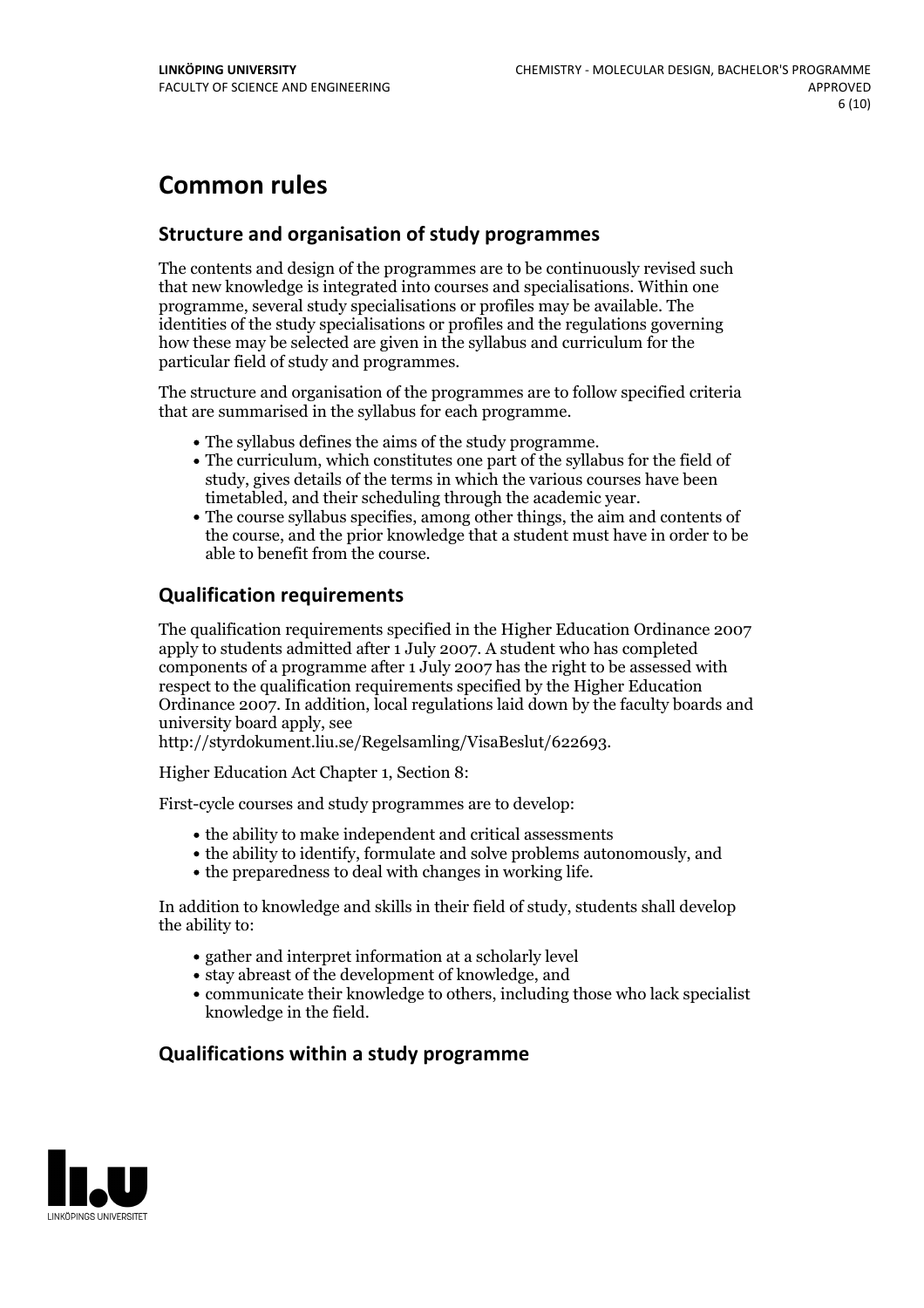Qualification requirements that are specific to a study programme are given in the syllabus for that programme.

#### **Matriculation and postponement of matriculation**

A person who has been accepted for a study programme is to start their studies (matriculate) in the term that is specified in the decision about admission. The date and location of the compulsory matriculation procedure will be communicated to those admitted to the first term of the programme.

At any one admission occasion, it is possible to be admitted to only one place on a study programme. A student who has been granted a place on a study programme and who is offered and accepts a place on another study programme during a supplementary round of admission will lose the place offered for the first study programme.

Regulations concerning postponement of matriculation have been laid down in the admission regulations for Linköping University, http://styrdokument.liu.se/Regelsamling/VisaBeslut/622645.

A person who has been granted postponement must present to the admitting authority, before the term in which the studies are to be started and before the date of application, a renewed registration for the programme and a copy of the decision granting postponement.

#### **Admission to a later part of a programme**

Admission to a part of a study programme is used here to refer to admission with the purpose of completing the programme and taking a degree. Admission to a later part of a programme may take place only if sufficient resources and space on the programme are available. Furthermore, the applicant must satisfy the entry requirements for the relevant term of the programme, as specified in http://styrdokument.liu.se/Regelsamling/Innehall/Utbildning\_pa\_grund- \_och\_avancerad\_niva/Tekniska\_fakulteten.

#### **Interruption in studies**

Notification of an interruption in studies is to be made through the Student Portal. If such <sup>a</sup> notification is not made and if the student does not register for the first term during which the interruption is to take place, the interruption will be considered to be a withdrawal. An interruption in studies must cover a complete term, and notification of interruptions can be given for a maximum of two consecutive terms. Notification of resumption of studies is to take place at the term registration for the term that follows the interruption. If the student does not register at the term registration, this will be regarded as withdrawal from studies.

A student who is taking an interruption in studies may during this period retake examinations if he or she has re-registered for the most recent study term of the programme. A student who wishes to take another course during the interruption in studies must apply for this separately. The student is responsible that

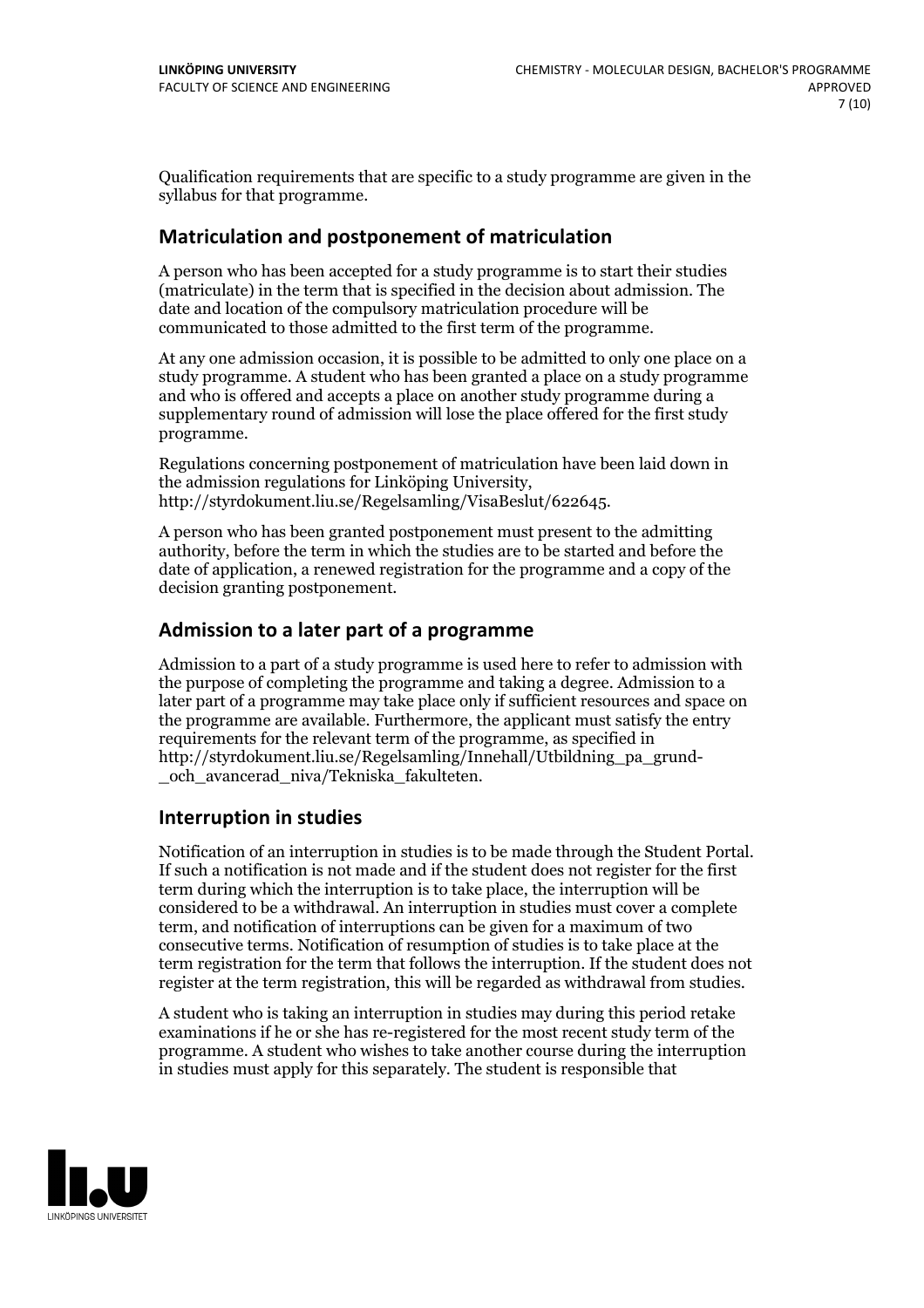registration for courses is carried outat the correct times in preparation for the resumption of studies.

#### **Withdrawal from a study programme**

A student who wishes to withdraw from a study programme must notify the study guidance counsellor. A student who leaves the studies without giving notification of an interruption in study and who fails to register for the immediately subsequent term is considered to have withdrawn. A student who has withdrawn may return to the study programme if a vacancy is available that is not required for students returning after an interruption in study, and not required for students who are changing their location of study and/or study programme.

#### **Interrupting a course**

The vice-chancellor's decision concerning regulations for registration, deregistration and reporting results (Dnr LiU-2015-01241) states that interruptions in study are to be recorded in Ladok. Thus, all students who do not participate in a course for which they have registered must record the interruption, such that the registration on the course can be removed. Deregistration from <sup>a</sup> course is carried outusing <sup>a</sup> web-based form: www.lith.liu.se/for-studenter/kurskomplettering?l=sv.

#### **Courses within a study programme**

The curriculum for the various years of a study programme specify which courses are compulsory (o), elective (v) and voluntary (f). If a student wishes to study a different combination than the one specified in the curriculum, an application must be made to the board of studies.

#### **Registration for programme courses**

Registration for courses that are given as part of a study programme must be made during the specified period, which has been preliminarily set to 1-10 April for the autumn term, and 1-10 October for the spring term. Information about course registration is published on a webpage, sent to students by email, and disseminated at scheduled information meetings.

#### **Registration for programme courses as single-subject courses**

Admission to a programme course as a single-subject subject course may take place only if sufficient resources and space on the course are available. Furthermore, the applicant must satisfy the entry requirements for the relevant course.

#### **Cancelled courses**

Courses with few participants (fewer than 10) may be cancelled or organised in a

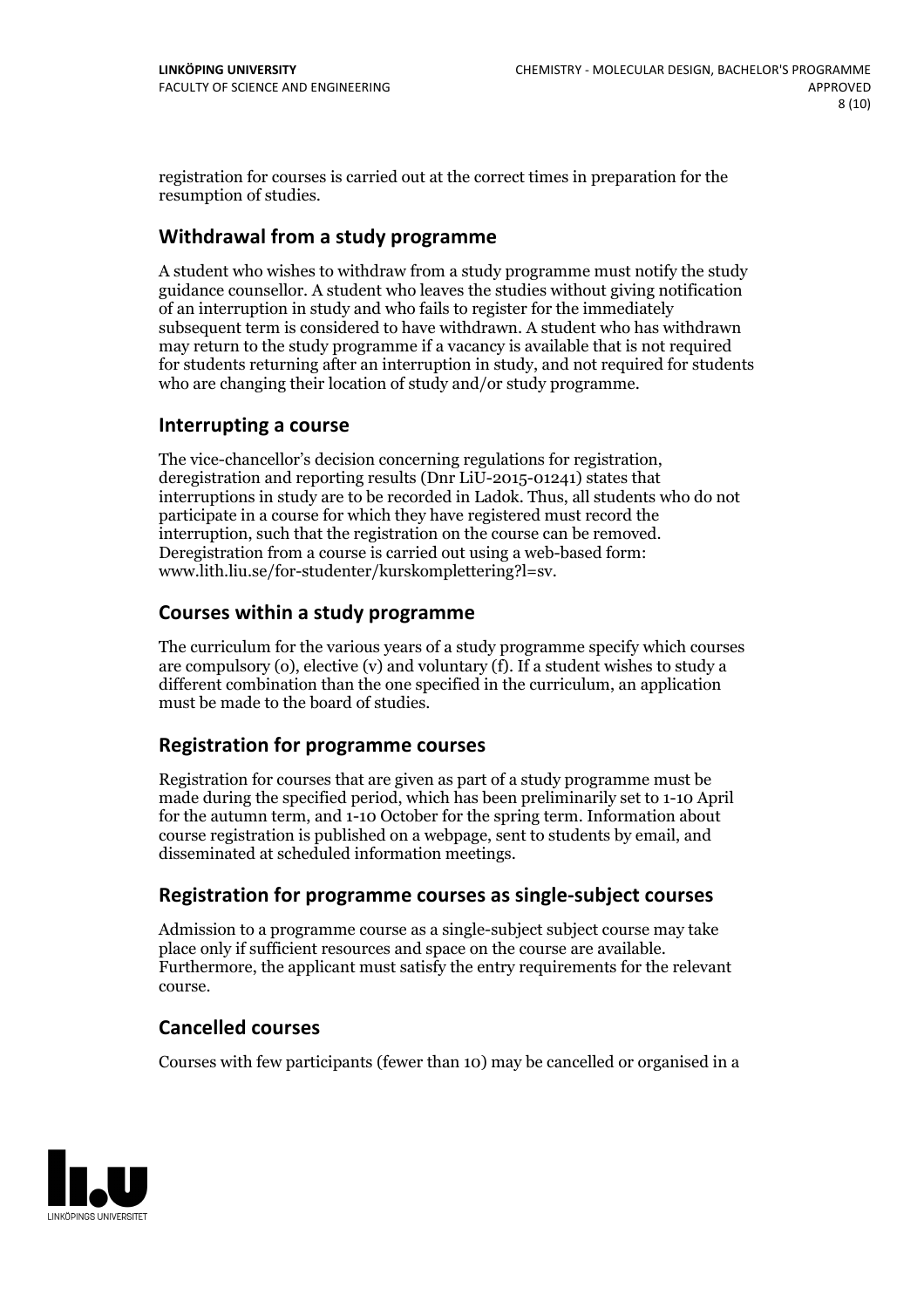manner that differs from that stated in the course syllabus. The board of studies is to deliberate and decide whether a course is to be cancelled orchanged from the course syllabus.

#### **Timetabling**

Courses are timetabled after a decision has been made concerning the assignment of the course to a study period. A central timetable is not drawn up for courses with fewer than five participants. Most project courses do not have a central timetable.

#### **Study planning**

Students who require support in planning their continued studies can contact the study guidance counsellor of the programme. Study planning involves the student and the study guidance counsellor together drawing up an individual plan for studies during the subsequent term. The individual plan may allow the student to deviate from the general curriculum.

Completed first-cycle courses are a precondition for successful studies at more advanced levels. For this reason, study planning is based on giving priority to courses from earlier years of study that have not been completed. If further capacity is available, new courses may be taken.

Study planning takes place on a regular basis if the student:

- does not satisfy the requirements for progression to later terms. In order for a student to be able to participate in courses from later years in such cases, a decision of exemption is required.<br>
• does not satisfy the requirements for starting a degree project.
- 

Other situations in which study planning may be required:

- A student has fallen behind during the early part of a study programme and
- has failed to complete several courses.<br>• A student has not satisfied the entry requirements for a degree project
- before term 6 of an engineering degree.<br>
 A student has applied for admission to a later part of a programme.<br>
 Studies have been carried out abroad.<br>
 A study programme is to be resumed after an interruption.
- 
- 

In these cases the study guidance counsellor supports the student in planning the continued studies, also in situations in which the student can register for the relevant courses without the need for a special decision for the continued studies.

#### **Part of education abroad**

Students can exchange study at LiTH for study at an institute of higher education abroad, and/or work on a degree project abroad.

In the event that study (courses) at LiTH are exchanged for study abroad, the